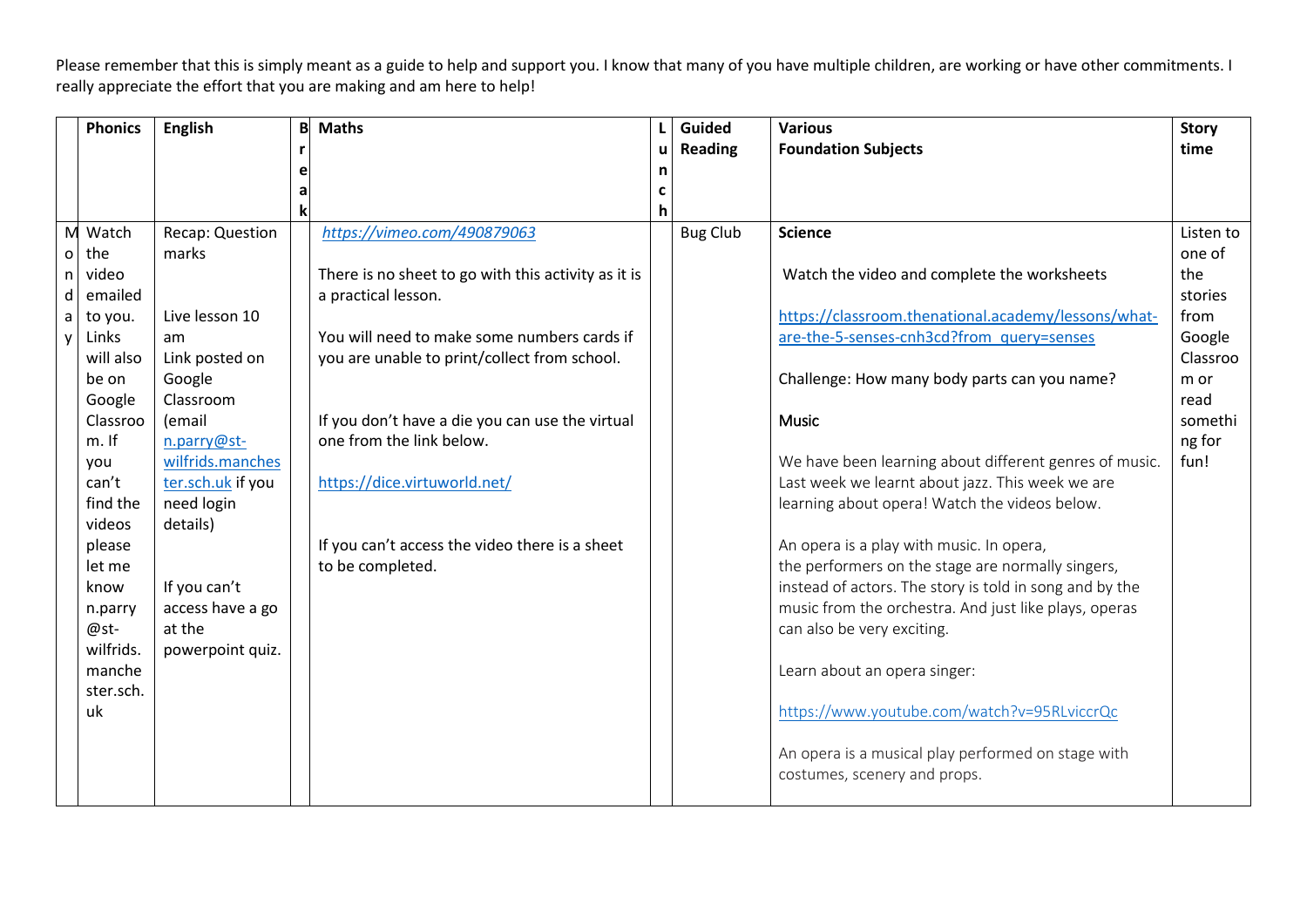|              |           |                                          |                 | Listen and appraise. How does the music make you         |           |
|--------------|-----------|------------------------------------------|-----------------|----------------------------------------------------------|-----------|
|              |           |                                          |                 | feel? Do you think there is villain in the story? Is the |           |
|              |           |                                          |                 | music happy, spooky, exciting?                           |           |
|              |           |                                          |                 |                                                          |           |
|              |           |                                          |                 |                                                          |           |
|              |           |                                          |                 | https://www.youtube.com/watch?v=ncvnA8p4lww              |           |
|              |           |                                          |                 |                                                          |           |
|              |           |                                          |                 |                                                          |           |
|              |           |                                          |                 |                                                          |           |
|              |           |                                          |                 | Compose your own music using the Blob Opera!             |           |
|              |           |                                          |                 |                                                          |           |
|              |           |                                          |                 |                                                          |           |
|              |           |                                          |                 | https://artsandculture.google.com/experiment/blob-       |           |
|              |           |                                          |                 | opera/AAHWrq360NcGbw                                     |           |
|              |           |                                          |                 |                                                          |           |
|              |           |                                          |                 | Think about how the different types of operatic singers  |           |
|              |           |                                          |                 | sound                                                    |           |
|              |           |                                          |                 |                                                          |           |
|              |           |                                          |                 |                                                          |           |
|              |           |                                          |                 |                                                          |           |
|              |           |                                          |                 | Soprano                                                  |           |
|              |           |                                          |                 |                                                          |           |
|              |           |                                          |                 | Alto                                                     |           |
|              |           |                                          |                 | Tenor                                                    |           |
|              |           |                                          |                 |                                                          |           |
|              |           |                                          |                 | Bass                                                     |           |
|              |           |                                          |                 |                                                          |           |
|              |           |                                          |                 |                                                          |           |
|              |           |                                          |                 | Extra info:                                              |           |
|              |           |                                          |                 | https://www.bbc.co.uk/bitesize/guides/zw3nrwx/revisi     |           |
|              |           |                                          |                 | on/6                                                     |           |
|              |           |                                          |                 |                                                          |           |
|              |           |                                          |                 |                                                          |           |
|              |           |                                          |                 |                                                          |           |
|              |           |                                          |                 |                                                          |           |
|              |           |                                          |                 |                                                          |           |
|              |           |                                          |                 |                                                          |           |
| $\mathsf{T}$ | Watch     |                                          | <b>Bug Club</b> | Art                                                      | Listen to |
| $\mathsf{u}$ | the       | https://vimeo.com/490879463              |                 |                                                          | one of    |
| $\mathsf{e}$ | video     |                                          |                 | Mrs Goodwin would have been doing some art with          | the       |
| $\sf S$      | emailed   |                                          |                 | you this half term. She has put together a PowerPoint    | stories   |
|              | d to you. | Watch the video then complete the sheet. |                 | to tell you all about what she would have been           | from      |
|              |           |                                          |                 |                                                          |           |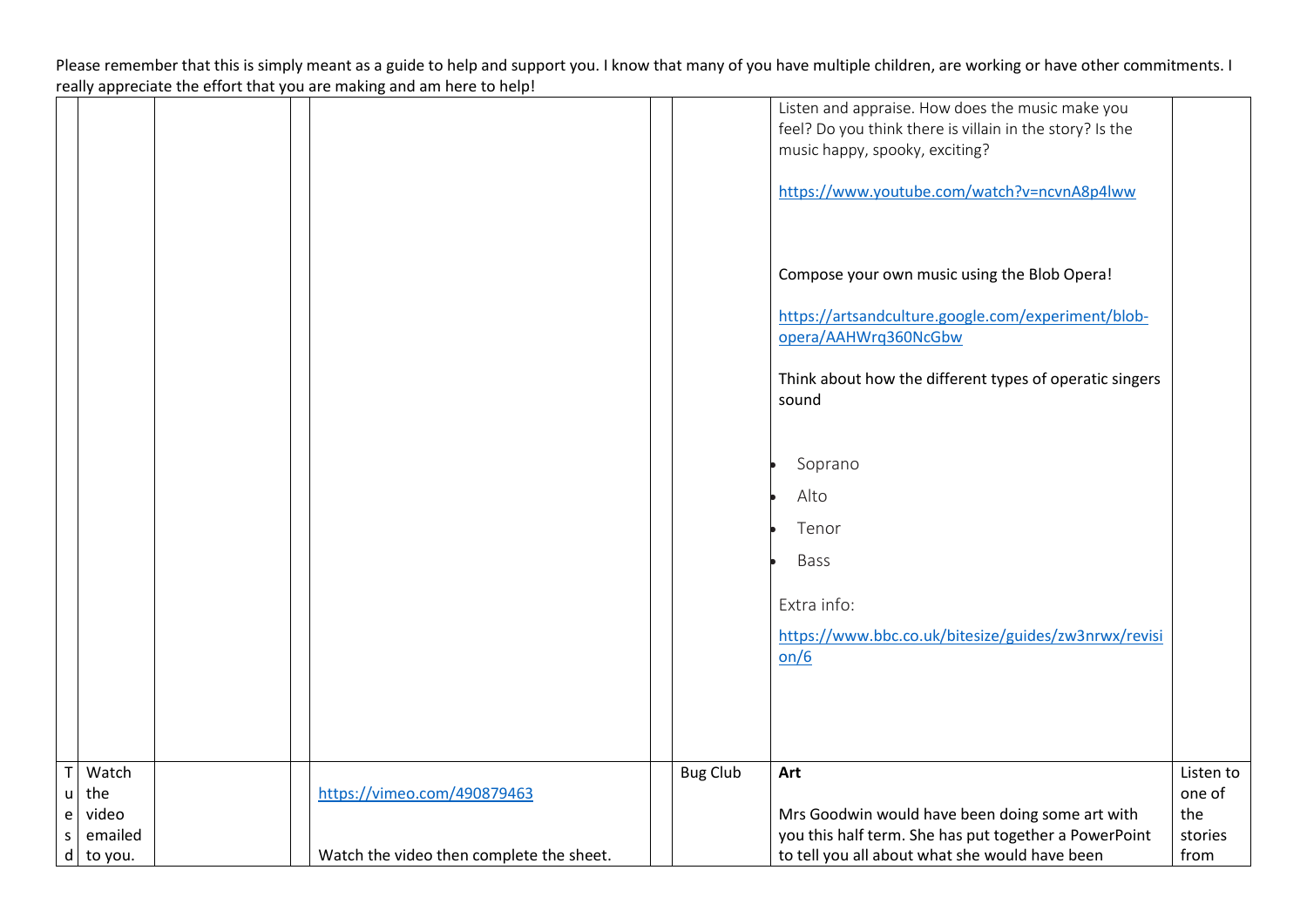| $\mathsf{a}$                | Links     | Adjectives        |                                               |                 | teaching you in school. Please watch the PowerPoint     | Google    |
|-----------------------------|-----------|-------------------|-----------------------------------------------|-----------------|---------------------------------------------------------|-----------|
| y                           | will also | Live lesson 10    | Maths sheet on Google Classroom 'Maths        |                 | and complete the activity.                              | Classroo  |
|                             | be on     | am                | Tuesday'.                                     |                 |                                                         | m or      |
|                             | Google    | Link posted on    |                                               |                 |                                                         | read      |
|                             | Classroo  | Google            | Pick a challenge from Google Classroom if you |                 |                                                         | somethi   |
|                             | $m.$ If   | Classroom         | want to stretch the lesson $\mathcal O$       |                 |                                                         | ng for    |
|                             | you       | (email            |                                               |                 | <b>RE</b>                                               | fun!      |
|                             | can't     | n.parry@st-       | If children need a number line to do the      |                 | Read the Christian and Jewish creation stories (you     |           |
|                             | find the  | wilfrids.manches  | additions, get them to have a go at drawing   |                 | might need a grown up to help you). Compare the two     |           |
|                             | videos    | ter.sch.uk if you | one out.                                      |                 | stories - What do you think is different about the two  |           |
|                             | please    | need login        |                                               |                 | stories? Are there any things that are the same in both |           |
|                             | let me    | details)          |                                               |                 | stories?                                                |           |
|                             | know      |                   |                                               |                 |                                                         |           |
|                             | n.parry   | If you are unable |                                               |                 |                                                         |           |
|                             | @st-      | to join the live  |                                               |                 |                                                         |           |
|                             | wilfrids. | read the power    |                                               |                 |                                                         |           |
|                             | manche    | point and have a  |                                               |                 |                                                         |           |
|                             | ster.sch. | go at writing     |                                               |                 |                                                         |           |
|                             | uk        | three sentences   |                                               |                 |                                                         |           |
|                             |           | about             |                                               |                 |                                                         |           |
|                             |           | Antarctica.       |                                               |                 |                                                         |           |
| W                           | Watch     |                   | https://vimeo.com/490879867                   | <b>Bug Club</b> | <b>History</b>                                          | Listen to |
| e                           | the       | Live lesson 10    |                                               |                 |                                                         | one of    |
| d                           | video     | am                | Watch the video then complete the sheet.      |                 | We have been learning all about explorers.              | the       |
| n                           | emailed   | Link posted on    |                                               |                 |                                                         | stories   |
| e                           | to you.   | Google            | Maths sheet on Google Classroom 'Maths        |                 | Complete the sheets on Neil Armstrong and Matthew       | from      |
| $\mathsf S$                 | Links     | Classroom         | Wednesday.                                    |                 | Hensen. You could have a go at reading the sheets       | Google    |
| $\operatorname{\mathsf{d}}$ | will also | (email            |                                               |                 | yourself or ask an adult for help.                      | Classroo  |
| $\mathsf{a}$                | be on     | n.parry@st-       | Pick a challenge from Google Classroom if you |                 |                                                         | m or      |
| y                           | Google    | wilfrids.manches  | want to stretch the lesson $\mathcal O$       |                 |                                                         | read      |
|                             | Classroo  | ter.sch.uk if you |                                               |                 |                                                         | somethi   |
|                             | m. If     | need login        | If children need a number line to do the      |                 |                                                         | ng for    |
|                             | you       | details)          | additions, get them to have a go at drawing   |                 | PE:                                                     | fun!      |
|                             | can't     |                   | one out.                                      |                 | Penguin yoga!                                           |           |
|                             | find the  | If unable to join |                                               |                 |                                                         |           |
|                             | videos    | read the Power    |                                               |                 |                                                         |           |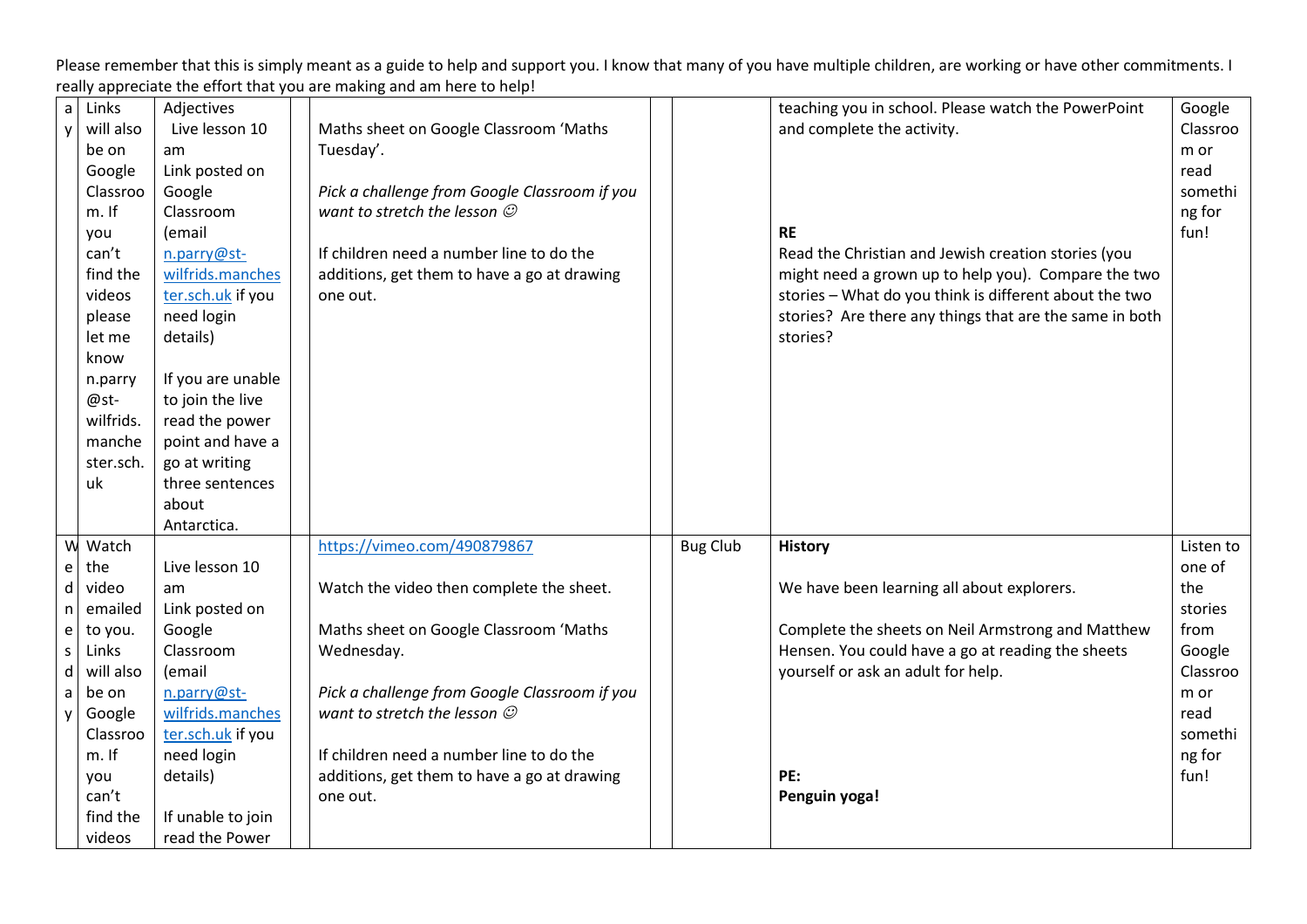|                                                            | please<br>let me<br>know<br>n.parry<br>@st-<br>wilfrids.<br>manche<br>ster.sch.<br>uk                                                                                                                                                    | Point and write<br>two facts about<br>penguins.                                                                                                                                                                                            |                                                                                                                                                                                                                                                                                                                                    |                 | https://www.youtube.com/watch?v=jSZvMHlw9vs&f<br>eature=emb_logo                                                                                                                                                                                                                                                                                                                                                                                                                                                                                                                                                                       |                                                                                                                  |
|------------------------------------------------------------|------------------------------------------------------------------------------------------------------------------------------------------------------------------------------------------------------------------------------------------|--------------------------------------------------------------------------------------------------------------------------------------------------------------------------------------------------------------------------------------------|------------------------------------------------------------------------------------------------------------------------------------------------------------------------------------------------------------------------------------------------------------------------------------------------------------------------------------|-----------------|----------------------------------------------------------------------------------------------------------------------------------------------------------------------------------------------------------------------------------------------------------------------------------------------------------------------------------------------------------------------------------------------------------------------------------------------------------------------------------------------------------------------------------------------------------------------------------------------------------------------------------------|------------------------------------------------------------------------------------------------------------------|
| $\mathsf{T}$<br>$\mathsf{h}$<br>u<br>r<br>S<br>d<br>a<br>y | Watch<br>the<br>video<br>emailed<br>to you.<br>Links<br>will also<br>be on<br>Google<br>Classroo<br>m. If<br>you<br>can't<br>find the<br>videos<br>please<br>let me<br>know<br>n.parry<br>@st-<br>wilfrids.<br>manche<br>ster.sch.<br>uk | Letter formation<br>warm up:<br>https://www.do<br>orwayonline.org.<br>uk/activities/lett<br>erformation/<br>Using the facts<br>that we learnt<br>yesterday. Have<br>a go at<br>completing the<br>fact file<br>worksheet about<br>penguins! | https://vimeo.com/490879867<br>Watch the video then complete the sheet.<br>Maths sheet on Google Classroom 'Maths<br>Thursday'.<br>Pick a challenge from Google Classroom if you<br>want to stretch the lesson $\mathcal O$<br>If children need a number line to do the<br>additions, get them to have a go at drawing<br>one out. | <b>Bug Club</b> | <b>PSHE/Computing</b><br>Complete activity on Purple Mash. If you are unable to<br>access Purple Mash then you can create your own<br>leaflet on paper.<br>In school we have been learning about keeping safe.<br>We have talked about roads, the classroom, the<br>kitchen and when we are outside. Think about some of<br>these ideas to help you to make the safety leaflet. I<br>started one below as an example:<br>How to Stay Safe<br>Keep my passwords safe. Use an<br>avatar. Never put my address or<br>the name of my school online.<br>Always wear a seatbelt.<br><b>The</b><br>e<br>Write in here.<br>Ð<br>Write in here. | Listen to<br>one of<br>the<br>stories<br>from<br>Google<br>Classroo<br>m or<br>read<br>somethi<br>ng for<br>fun! |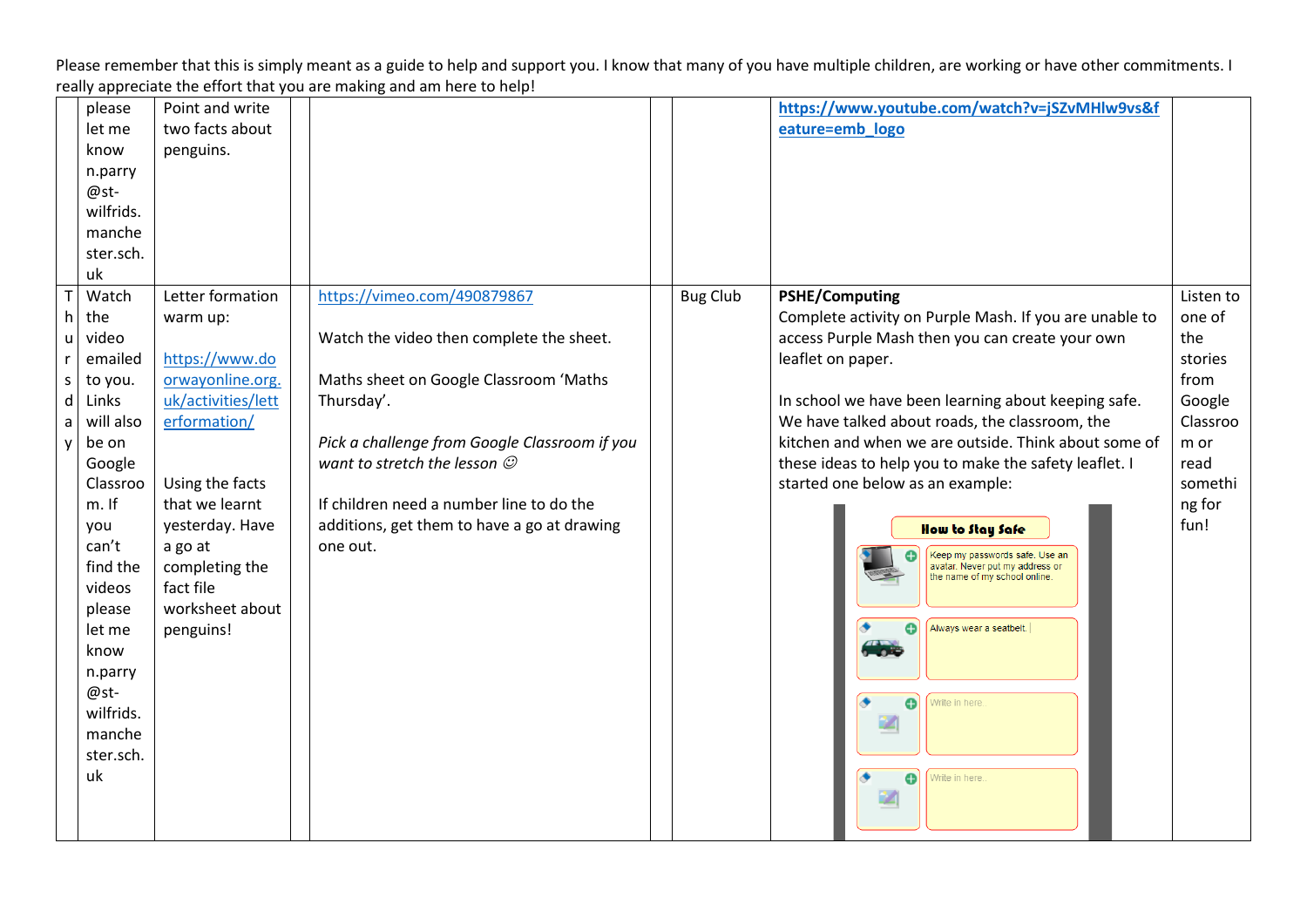| $\mathsf F$  | Watch     | Spellings            |                                               | <b>Bug Club</b> |                                                         | Listen to |
|--------------|-----------|----------------------|-----------------------------------------------|-----------------|---------------------------------------------------------|-----------|
| $\mathsf{r}$ | the       |                      | https://vimeo.com/490882337                   |                 |                                                         | one of    |
| $\mathbf i$  | video     | Days of the week     |                                               |                 | PE:                                                     | the       |
| $\sf d$      | emailed   | sheet <sup>[7]</sup> | atch the video then complete the sheet.       |                 |                                                         | stories   |
| $\mathsf{a}$ | to you.   |                      |                                               |                 | Dance:                                                  | from      |
| $\mathsf{y}$ | Links     | https://www.yo       | Maths sheet on Google Classroom 'Maths        |                 |                                                         | Google    |
|              | will also | utube.com/watc       | Friday'.                                      |                 | https://www.youtube.com/watch?v=1gUbdNbu6ak             | Classroo  |
|              | be on     | h?v=mXMofxtDP        |                                               |                 |                                                         | m or      |
|              | Google    | <b>UQ</b>            | Pick a challenge from Google Classroom if you |                 | https://www.youtube.com/watch?v=388Q44ReOWE             | read      |
|              | Classroo  |                      | want to stretch the lesson $\mathcal O$       |                 |                                                         | somethi   |
|              | m. If     |                      |                                               |                 | https://www.youtube.com/watch?v=uf0uKmKwnKs             | ng for    |
|              | you       | <b>REMEMBER:</b>     | If children need a number line to do the      |                 |                                                         | fun!      |
|              | can't     | Days of the week     | additions, get them to have a go at drawing   |                 |                                                         |           |
|              | find the  | always start with    | one out.                                      |                 | Now make up your own short dance routine to this        |           |
|              | videos    | a capital letter.    |                                               |                 | song (I would love to see videos of your moves!)        |           |
|              | please    |                      |                                               |                 |                                                         |           |
|              | let me    | Have a think         |                                               |                 | Can you make your dance match the pulse of the          |           |
|              | know      | about the below      |                                               |                 | music?                                                  |           |
|              | n.parry   | questions when       |                                               |                 |                                                         |           |
|              | @st-      | learning to spell.   |                                               |                 | https://www.youtube.com/watch?v=nXPytZ6MHlo             |           |
|              | wilfrids. |                      |                                               |                 |                                                         |           |
|              | manche    | Can you find any     |                                               |                 |                                                         |           |
|              | ster.sch. | special friends in   |                                               |                 | Golden time! Do something fun away from screens $\odot$ |           |
|              | uk        | the days of the      |                                               |                 |                                                         |           |
|              |           | week?                |                                               |                 | Suggestions: Draw a penguin in Antarctica.              |           |
|              |           |                      |                                               |                 | Have a go at making an iceberg using the incredible     |           |
|              |           | What do they all     |                                               |                 | iceberg sheet!                                          |           |
|              |           | have in              |                                               |                 |                                                         |           |
|              |           | common?              |                                               |                 |                                                         |           |
|              |           |                      |                                               |                 |                                                         |           |
|              |           | Which days can       |                                               |                 |                                                         |           |
|              |           | you sound out        |                                               |                 |                                                         |           |
|              |           | and which are        |                                               |                 |                                                         |           |
|              |           | tricky red<br>words? |                                               |                 |                                                         |           |
|              |           |                      |                                               |                 |                                                         |           |
|              |           |                      |                                               |                 |                                                         |           |